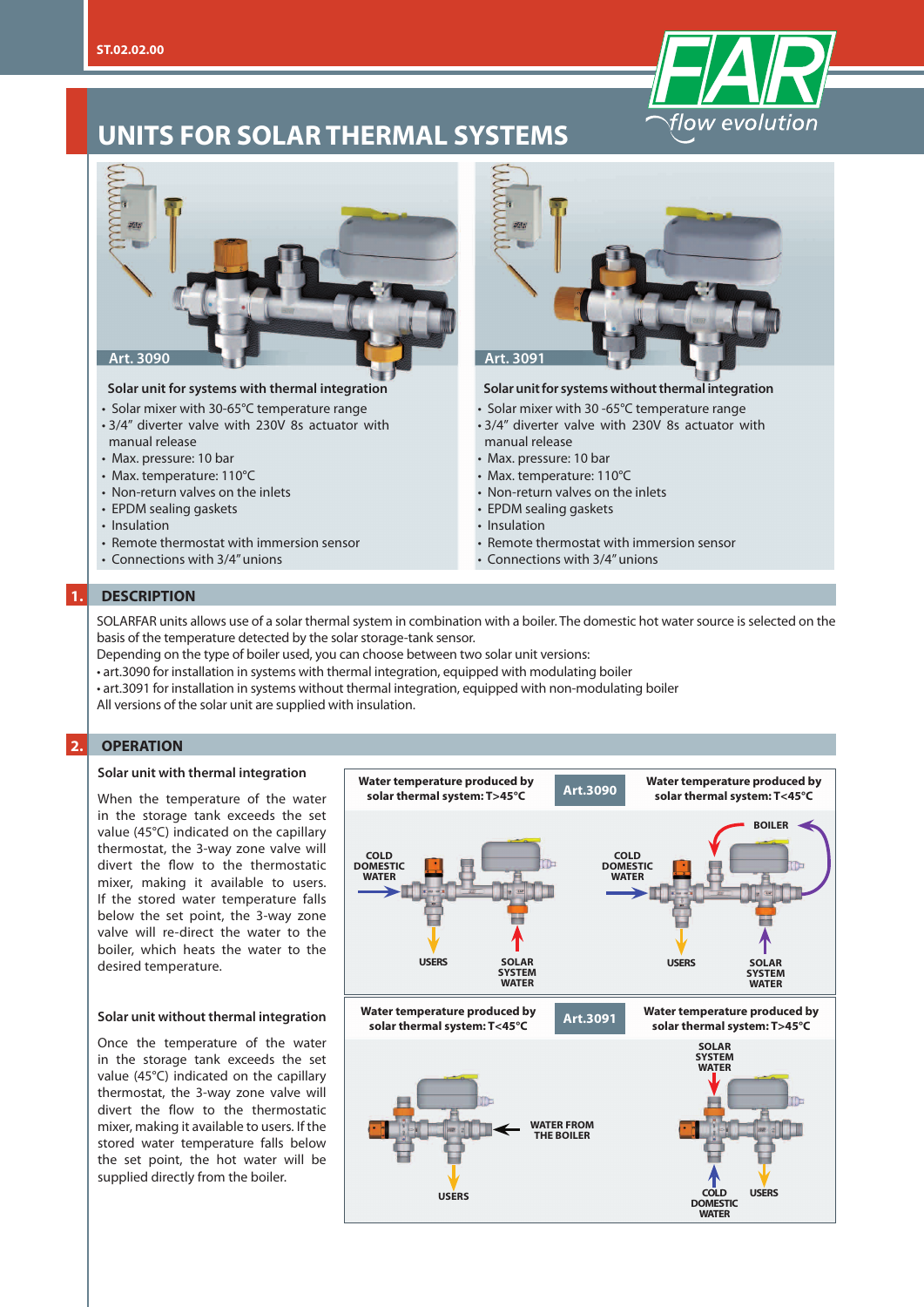# **3. INSTALLATION**

The illustrations below show both correct and incorrect solar unit installation.









## **MIXER REGULATION**

| <b>SELECTOR POSITION</b> | <b>CORRESPONDING</b><br><b>TEMPERATURE IN °C</b> |
|--------------------------|--------------------------------------------------|
| <b>MIN</b>               | 30                                               |
|                          | 35                                               |
| $\mathcal{P}$            | 40                                               |
| 3                        | 45                                               |
|                          | 55                                               |
| 5                        | 60                                               |
| MAX                      | 65                                               |



Once the temperature has been set, it is possible to lock the handle by pressing the screw.



The thermostatic mixer can rotate through 360°, thus facilitating connections, according to the layout of the system.

### **WIRING SCHEME**

The scheme below shows an example of actuator wiring. The brown wire must be connected to the phase, the blue wire to the neutral and the black to the thermostat.





The actuator is provided with a manual release , which permits manual opening or closing of the zone valve in the event of power failure. Press the release key for a few seconds and rotate the lever as shown in the picture above.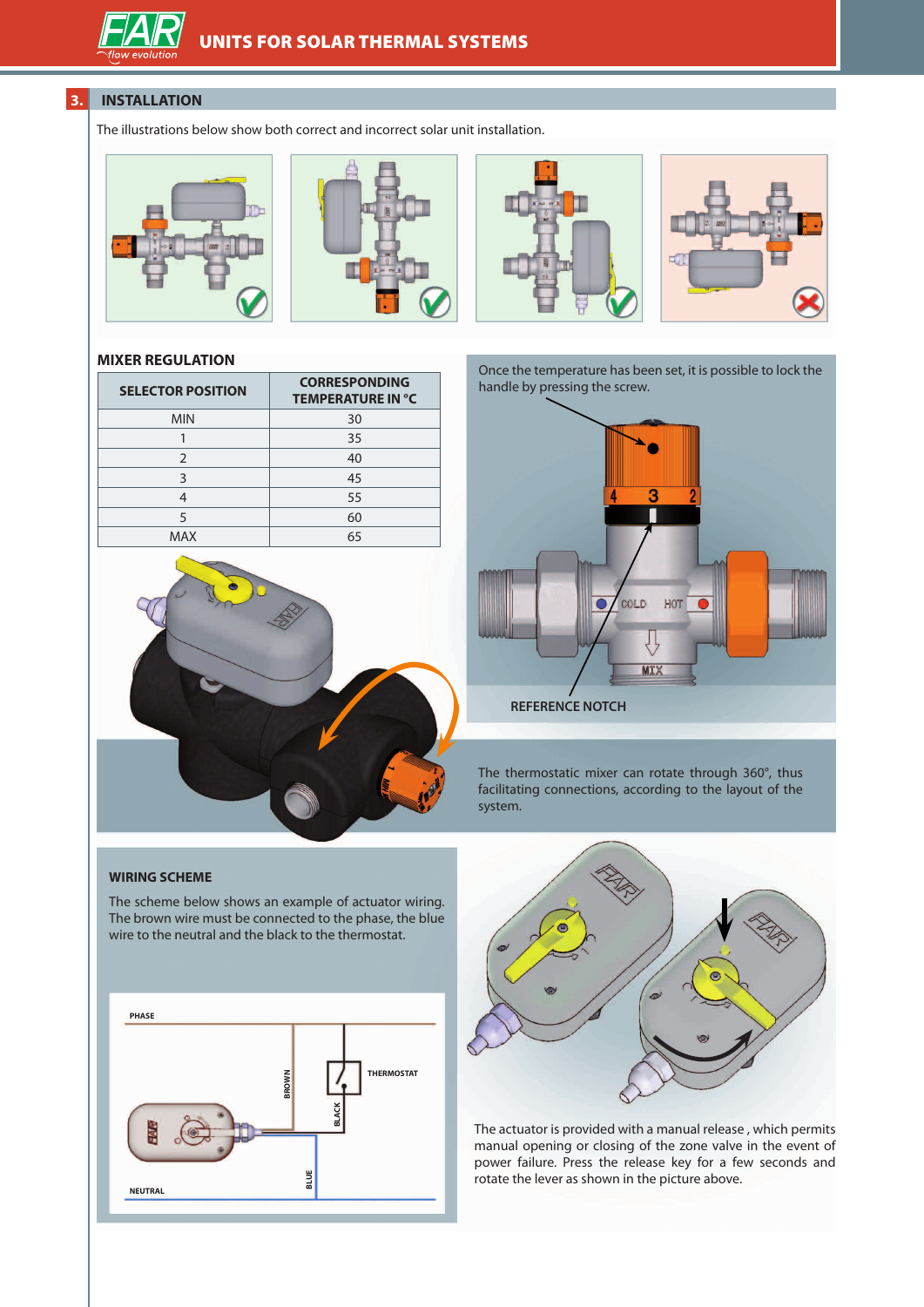